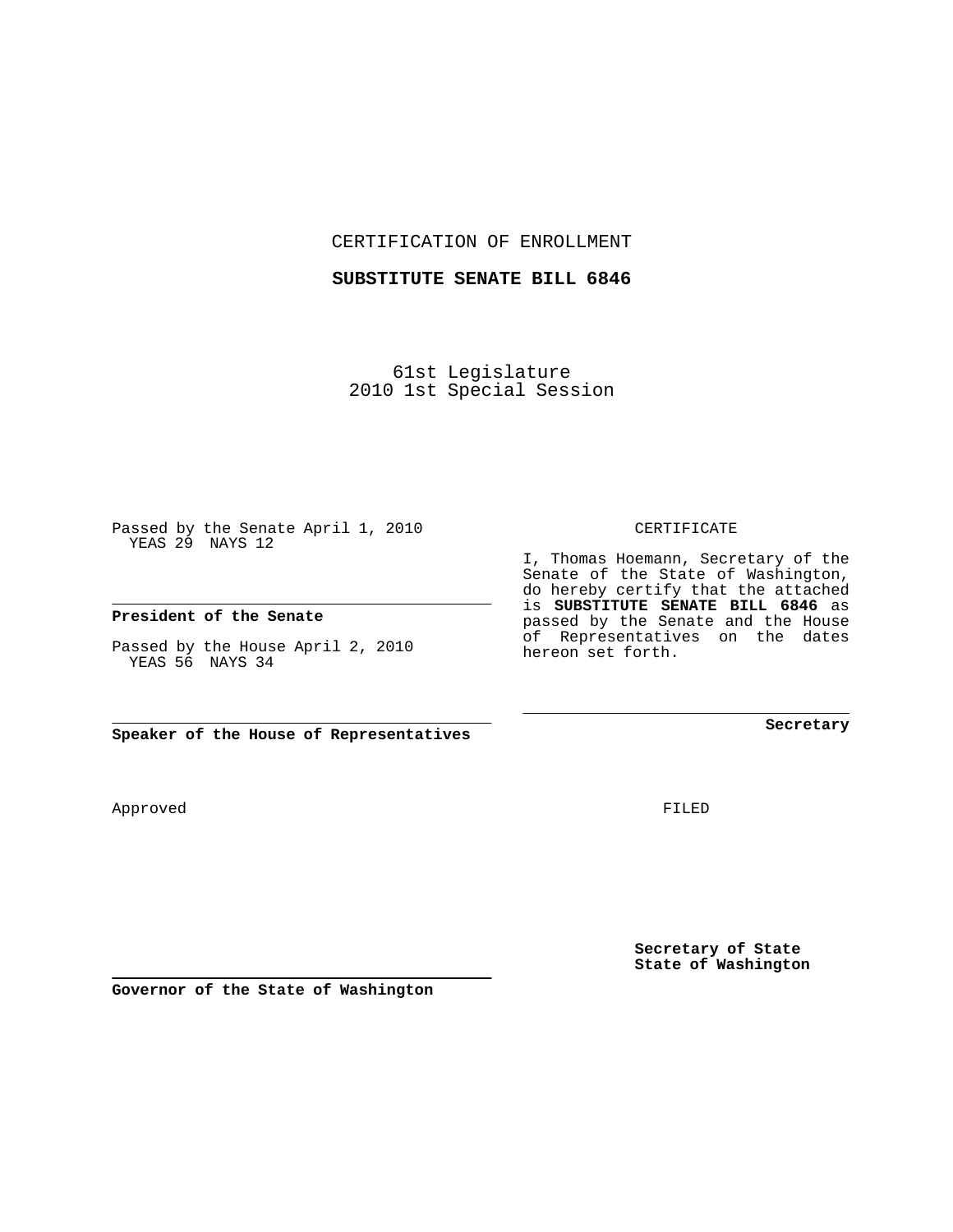## **SUBSTITUTE SENATE BILL 6846** \_\_\_\_\_\_\_\_\_\_\_\_\_\_\_\_\_\_\_\_\_\_\_\_\_\_\_\_\_\_\_\_\_\_\_\_\_\_\_\_\_\_\_\_\_

\_\_\_\_\_\_\_\_\_\_\_\_\_\_\_\_\_\_\_\_\_\_\_\_\_\_\_\_\_\_\_\_\_\_\_\_\_\_\_\_\_\_\_\_\_

Passed Legislature - 2010 1st Special Session

### **State of Washington 61st Legislature 2010 Regular Session**

**By** Senate Ways & Means (originally sponsored by Senators Brandland, Regala, and Fraser)

READ FIRST TIME 03/05/10.

1 AN ACT Relating to enhanced 911 emergency communications services; 2 amending RCW 82.14B.010, 82.14B.040, 82.14B.042, 82.14B.060, 3 82.14B.061, 82.14B.150, 82.14B.160, 82.14B.200, 38.52.510, 38.52.520, 4 38.52.530, 38.52.532, 38.52.545, 38.52.550, 38.52.561, and 43.79A.040; 5 reenacting and amending RCW 82.14B.020, 82.14B.030, and 38.52.540; 6 adding new sections to chapter 82.14B RCW; creating a new section; 7 repealing RCW 82.14B.070, 82.14B.090, and 82.14B.100; prescribing 8 penalties; and providing effective dates.

9 BE IT ENACTED BY THE LEGISLATURE OF THE STATE OF WASHINGTON:

10 **Sec. 1.** RCW 82.14B.010 and 1991 c 54 s 9 are each amended to read 11 as follows:

12 The legislature finds that the state and counties should be 13 provided with an additional revenue source to fund enhanced 911 14 emergency communications systems throughout the state on a 15 multicounty( $(\tau)$ ) <u>or</u> countywide( $(\tau$  or district-wide)) basis. The 16 legislature further finds that the most efficient and appropriate 17 method of deriving additional revenue for this purpose is to impose an 18 excise tax on the use of switched access lines, radio access lines, and 19 interconnected voice over internet protocol service lines.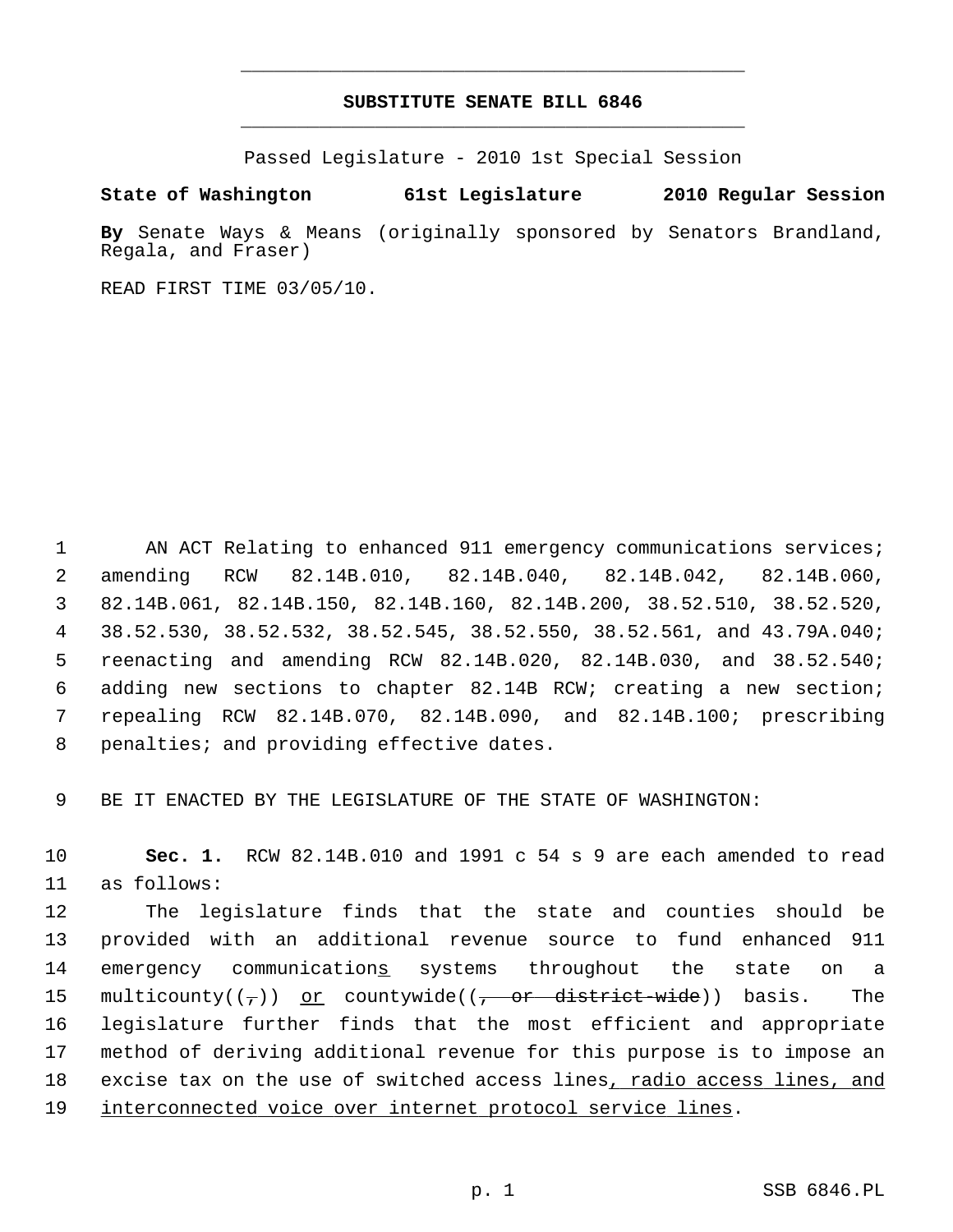1 **Sec. 2.** RCW 82.14B.020 and 2007 c 54 s 16 and 2007 c 6 s 1009 are 2 each reenacted and amended to read as follows:

3 As used in this chapter:

 4 (1) "Emergency services communication system" means a 5 multicounty( $(\tau)$ ) or countywide( $(\tau)$  or districtwide radio or landline)) 6 communications network, including an enhanced 911 ((telephone)) 7 emergency communications system, which provides rapid public access for 8 coordinated dispatching of services, personnel, equipment, and 9 facilities for police, fire, medical, or other emergency services.

10 (2) "Enhanced 911 ((telephone)) emergency communications system" 11 means a public ((telephone)) communications system consisting of a 12 network, database, and on-premises equipment that is accessed by 13 dialing or accessing 911 and that enables reporting police, fire, 14 medical, or other emergency situations to a public safety answering 15 point. The system includes the capability to selectively route 16 incoming 911 ((calls)) voice or data to the appropriate public safety 17 answering point that operates in a defined 911 service area and the 18 capability to automatically display the name, address, and telephone 19 number of incoming 911 ((calls)) voice or data at the appropriate 20 public safety answering point. "Enhanced 911 emergency communications 21 system" includes the modernization to next generation 911 systems.

22 (3) "Interconnected voice over internet protocol service" has the same meaning as provided by the federal communications commission in 47 C.F.R. Sec. 9.3 on January 1, 2009, or a subsequent date determined by the department.

 (4) "Interconnected voice over internet protocol service line" means an interconnected voice over internet protocol service that offers an active telephone number or successor dialing protocol assigned by a voice over internet protocol provider to a voice over internet protocol service customer that has inbound and outbound calling capability, which can directly access a public safety answering point when such a voice over internet protocol service customer has a place of primary use in the state.

34 (5) "Switched access line" means the telephone service line which 35 connects a subscriber's main telephone(s) or equivalent main 36 telephone(s) to the local exchange company's switching office.

37 ( $(\frac{4}{4})$ ) (6) "Local exchange company" has the meaning ascribed to it 38 in RCW 80.04.010.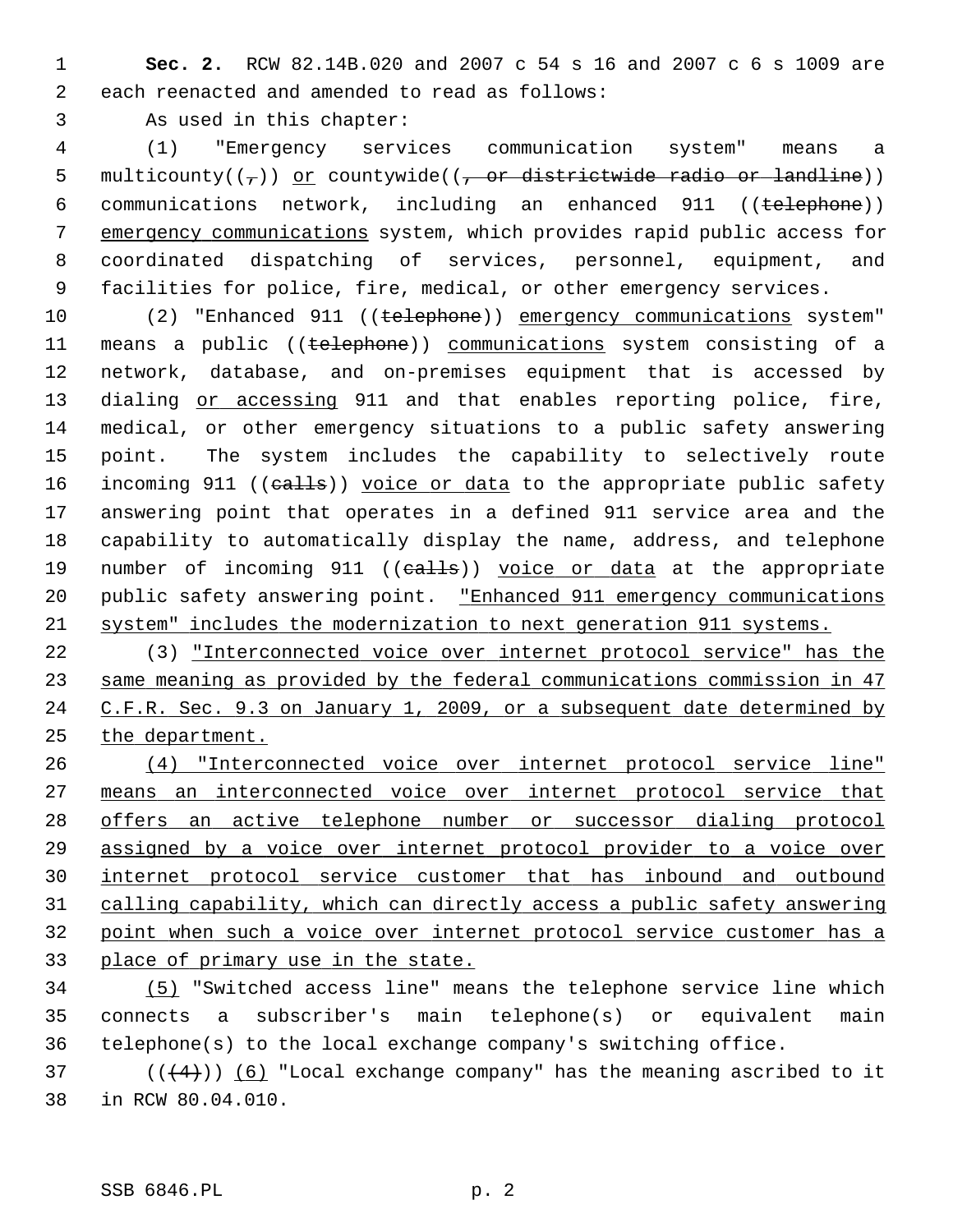1  $((+5))$  (7) "Radio access line" means the telephone number assigned 2 to or used by a subscriber for two-way local wireless voice service 3 available to the public for hire from a radio communications service 4 company. Radio access lines include, but are not limited to, radio- 5 telephone communications lines used in cellular telephone service, 6 personal communications services, and network radio access lines, or 7 their functional and competitive equivalent. Radio access lines do not 8 include lines that provide access to one-way signaling service, such as 9 paging service, or to communications channels suitable only for data 10 transmission, or to nonlocal radio access line service, such as 11 wireless roaming service, or to a private telecommunications system.

12  $((+6))$  (8) "Radio communications service company" has the meaning 13 ascribed to it in RCW 80.04.010, except that it does not include radio 14 paging providers. It does include those persons or entities that 15 provide commercial mobile radio services, as defined by 47 U.S.C. Sec. 16 332(d)(1), and both facilities-based and nonfacilities-based resellers. 17 ( $(\overline{+7})$ ) (9) "Private telecommunications system" has the meaning 18 ascribed to it in RCW 80.04.010.

19  $((\{8\})$  (10) "Subscriber" means the retail purchaser of 20 ((telephone)) telecommunications service ((as telephone service is 21 defined in RCW 82.16.010)), a competitive telephone service, or 22 interconnected voice over internet protocol service.

 $((+9))$  (11) "Place of primary use" ((has the meaning ascribed to 24 it in RCW 82.04.065)) means the street address representative of where the subscriber's use of the radio access line or interconnected voice over internet protocol service line occurs, which must be:

27 (a) The residential street address or primary business street 28 address of the subscriber; and

29 (b) In the case of radio access lines, within the licensed service 30 area of the home service provider.

31 **Sec. 3.** RCW 82.14B.030 and 2007 c 54 s 17 and 2007 c 6 s 1024 are 32 each reenacted and amended to read as follows:

33 (1) The legislative authority of a county may impose a county 34 enhanced 911 excise tax on the use of switched access lines in an 35 amount not exceeding  $(\{\text{fifty}\})$  seventy cents per month for each 36 switched access line. The amount of tax  $((shall))$  must be uniform for 37 each switched access line. Each county ((shall)) must provide notice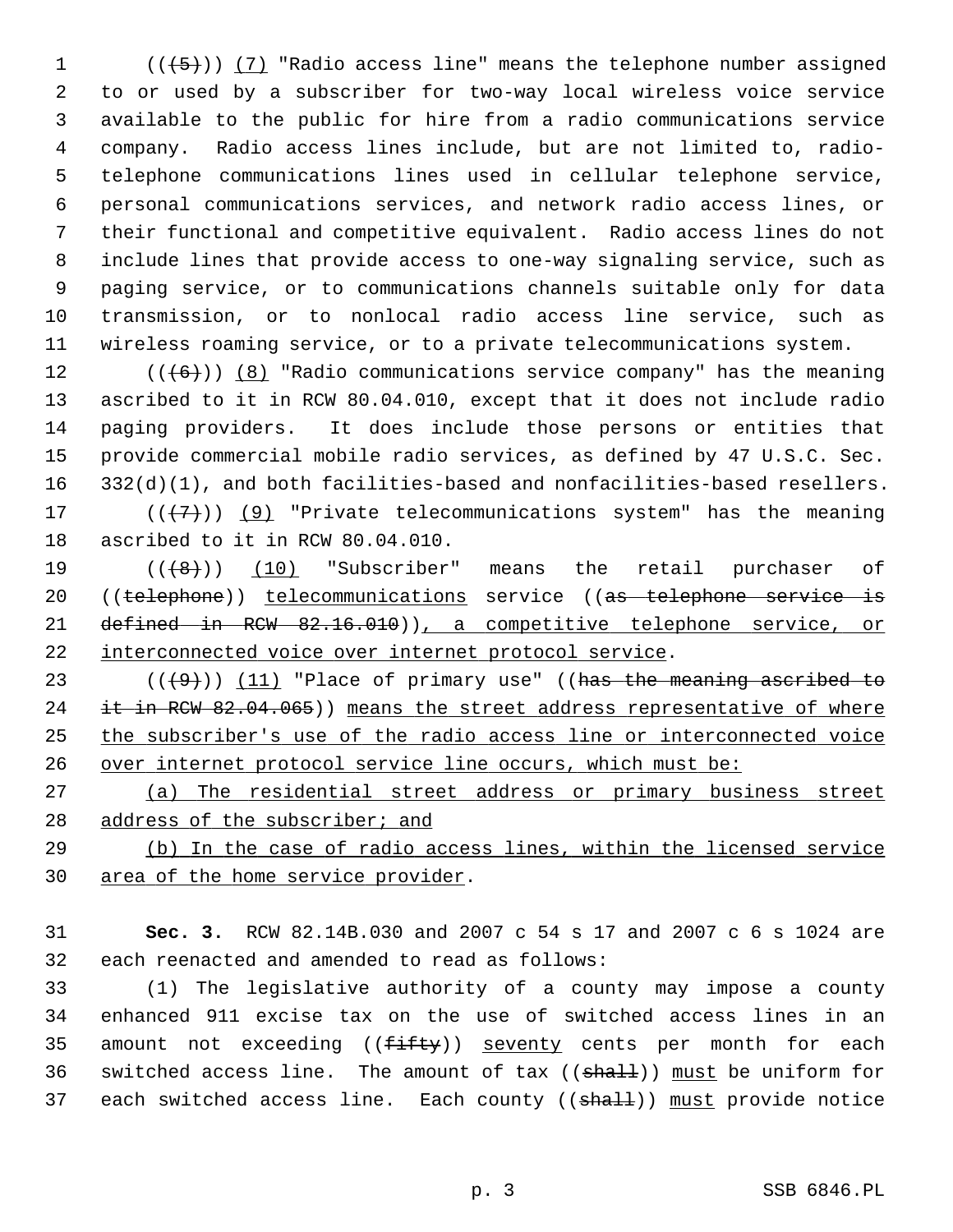1 of ((such)) the tax to all local exchange companies serving in the 2 county at least sixty days in advance of the date on which the first 3 payment is due. The tax imposed under this subsection must be remitted 4 to the department by local exchange companies on a tax return provided 5 by the department. The tax must be deposited in the county enhanced 911 6 excise tax account as provided in section 4 of this act.

 7 (2) The legislative authority of a county may also impose a county 8 enhanced 911 excise tax on the use of radio access lines whose place of 9 primary use is located within the county in an amount not exceeding 10 ((fifty)) seventy cents per month for each radio access line. The 11 amount of tax ((shall)) must be uniform for each radio access line. 12 The county ((shall)) must provide notice of ((such)) the tax to all 13 radio communications service companies serving in the county at least 14 sixty days in advance of the date on which the first payment is due. 15 ((Any county imposing this tax shall include in its ordinance a refund 16 mechanism whereby the amount of any tax ordered to be refunded by the 17 judgment of a court of record, or as a result of the resolution of any 18 appeal therefrom, shall be refunded to the radio communications service 19 company or local exchange company that collected the tax, and those 20 companies shall reimburse the subscribers who paid the tax. The 21 ordinance shall further provide that to the extent the subscribers who 22 paid the tax cannot be identified or located, the tax paid by those 23 subscribers shall be returned to the county.)) The tax imposed under 24 this section must be remitted to the department by radio communications 25 service companies, including those companies that resell radio access 26 lines, on a tax return provided by the department. The tax must be 27 deposited in the county enhanced 911 excise tax account as provided in 28 section 4 of this act.

29 (3)(a) The legislative authority of a county may impose a county enhanced 911 excise tax on the use of interconnected voice over internet protocol service lines in an amount not exceeding seventy cents per month for each interconnected voice over internet protocol 33 service line. The amount of tax must be uniform for each line and must be levied on no more than the number of voice over internet protocol service lines on an account that are capable of simultaneous unrestricted outward calling to the public switched telephone network. (b) The interconnected voice over internet protocol service company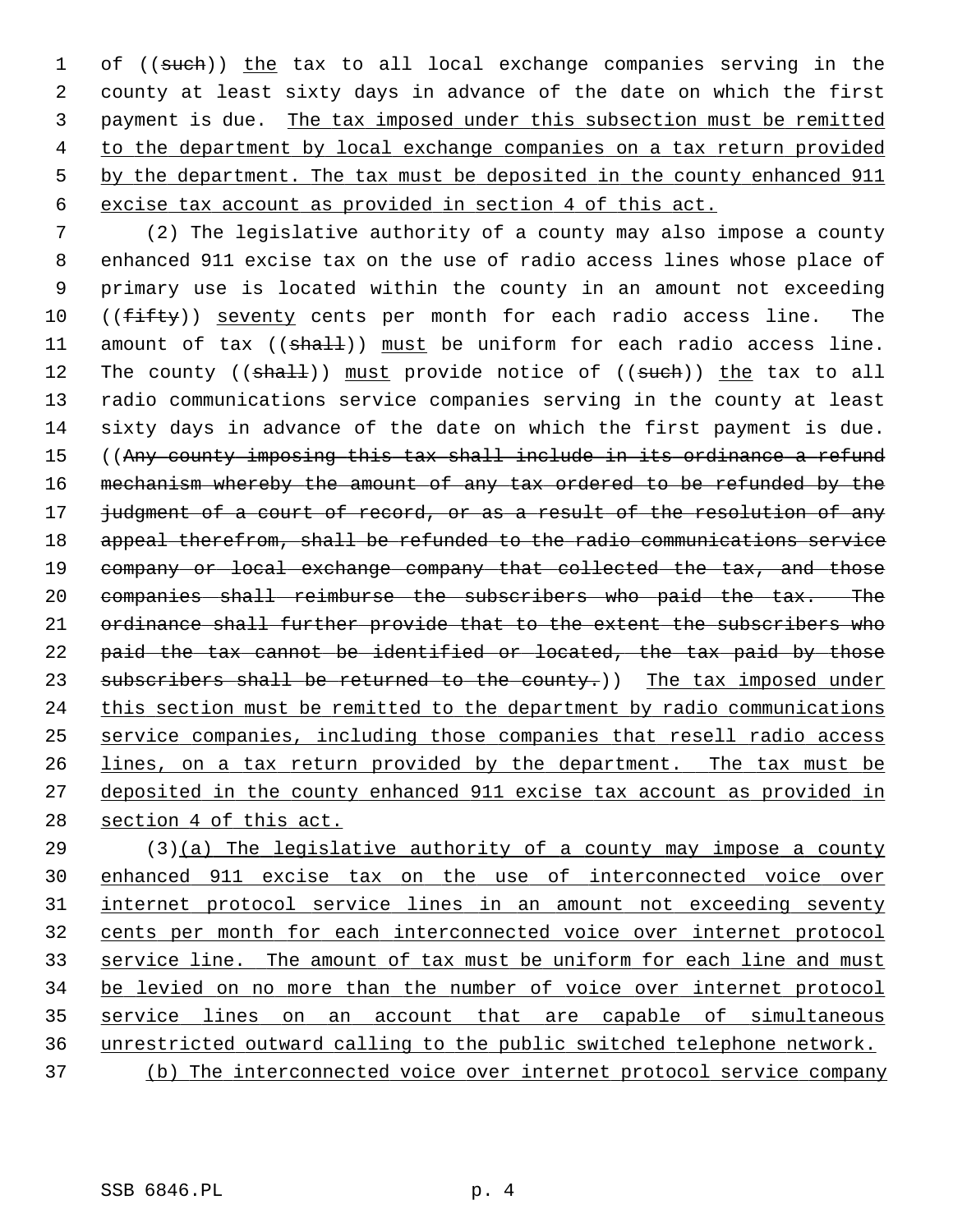must use the place of primary use of the subscriber to determine which county's enhanced 911 excise tax applies to the service provided to the subscriber. (c) The tax imposed under this section must be remitted to the department by interconnected voice over internet protocol service

6 companies on a tax return provided by the department.

 7 (d) The tax must be deposited in the county enhanced 911 excise tax 8 account as provided in section 4 of this act.

 (e) To the extent that a local exchange carrier and an interconnected voice over internet protocol service company 11 contractually jointly provide a single service line, only one service company is responsible for remitting the enhanced 911 excise taxes, and nothing in this section precludes service companies who jointly provide service from agreeing by contract which of them shall remit the taxes collected.

 (4) Counties imposing a county enhanced 911 excise tax must provide an annual update to the enhanced 911 coordinator detailing the proportion of their county enhanced 911 excise tax that is being spent 19 on:

20 (a) Efforts to modernize their existing enhanced 911 communications 21 system; and

# 22 (b) Enhanced 911 operational costs.

23 (5) A state enhanced 911 excise tax is imposed on all switched 24 access lines in the state. The amount of tax  $((\text{shall}))$  may not exceed 25 twenty-five cents per month for each switched access line. The tax 26 ((shall)) must be uniform for each switched access line. The tax 27 imposed under this subsection ((shall)) must be remitted to the 28 department ((of revenue)) by local exchange companies on a tax return 29 provided by the department. Tax proceeds  $((shath))$  must be deposited 30 by the treasurer in the enhanced 911 account created in RCW 38.52.540.

 $(1 + 4)$ ) (6) A state enhanced 911 excise tax is imposed on all radio 32 access lines whose place of primary use is located within the state in 33 an amount of twenty-five cents per month for each radio access line. 34 The tax  $((\text{shalt}))$  must be uniform for each radio access line. The tax 35 imposed under this section  $((shall))$  must be remitted to the department 36 ((of revenue)) by radio communications service companies, including 37 those companies that resell radio access lines, on a tax return 38 provided by the department. Tax proceeds ((shall)) must be deposited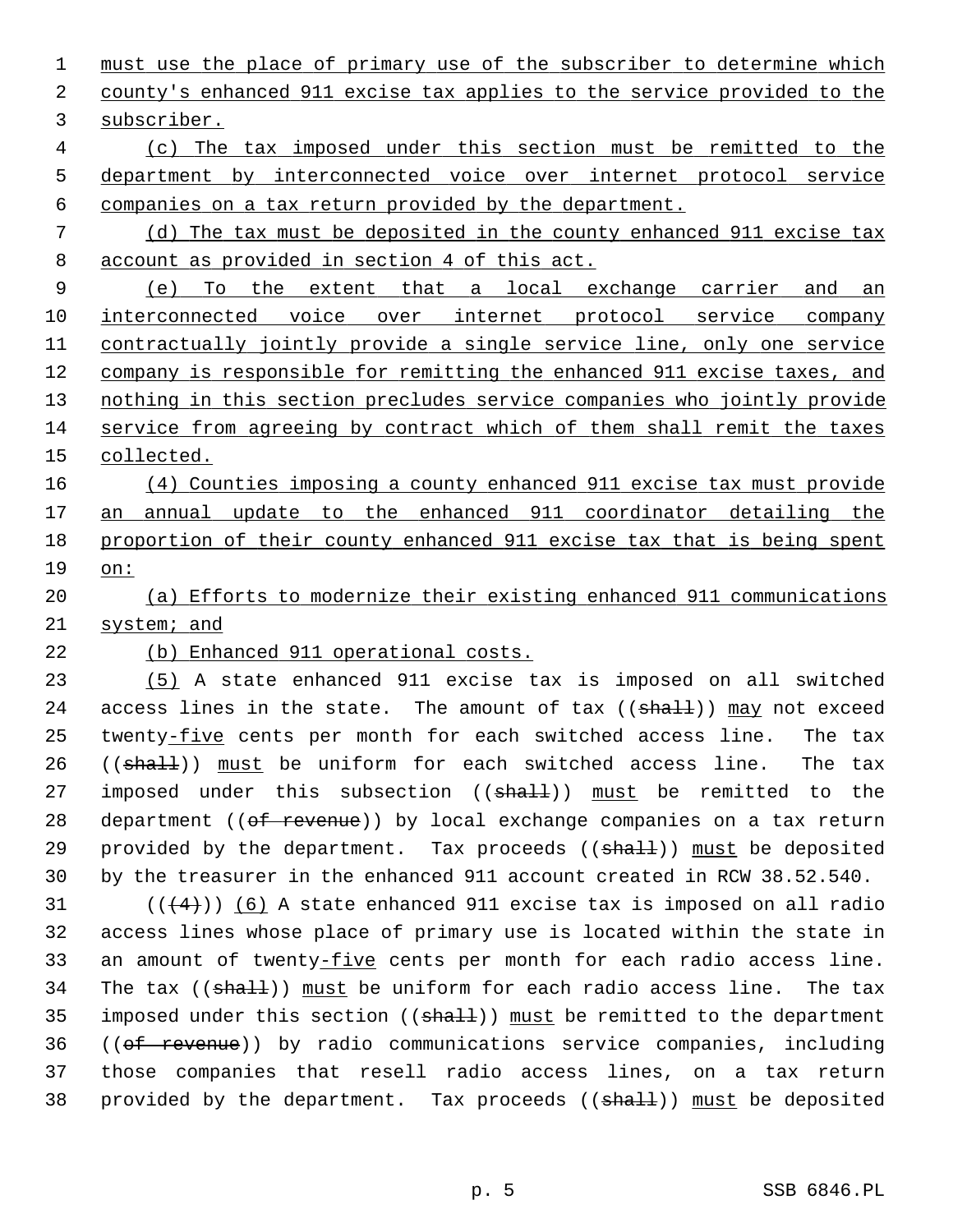1 by the treasurer in the enhanced 911 account created in RCW 38.52.540. 2 The tax imposed under this section is not subject to the state sales 3 and use tax or any local tax.

 (7) A state enhanced 911 excise tax is imposed on all interconnected voice over internet protocol service lines in the state. The amount of tax may not exceed twenty-five cents per month for each interconnected voice over internet protocol service line whose place of primary use is located in the state. The amount of tax must be uniform for each line and must be levied on no more than the number of voice over internet protocol service lines on an account that are capable of simultaneous unrestricted outward calling to the public switched telephone network. The tax imposed under this subsection must be 13 remitted to the department by interconnected voice over internet protocol service companies on a tax return provided by the department. Tax proceeds must be deposited by the treasurer in the enhanced 911 account created in RCW 38.52.540.

17  $((+5))$  (8) For calendar year 2011, the taxes imposed by 18 subsections (5) and (7) of this section must be set at their maximum 19 rate. By August 31, 2011, and by August 31st of each year thereafter, 20 the state enhanced 911 coordinator  $((shall))$  must recommend the level 21 for the next year of the state enhanced 911 excise tax imposed by 22 subsections  $((+3))$  (5) and (7) of this section, based on a systematic 23 cost and revenue analysis, to the utilities and transportation 24 commission. The commission ((shall)) must by the following October 25 31st determine the level of the state enhanced 911 excise ( $(\pm \text{ax})$ ) taxes 26 imposed by subsections (5) and (7) of this section for the following 27 year.

28 NEW SECTION. **Sec. 4.** A new section is added to chapter 82.14B RCW 29 to read as follows:

30 (1) Counties imposing the enhanced 911 excise tax under RCW 31 82.14B.030 must contract with the department for the administration and 32 collection of the tax. The department may deduct a percentage amount, 33 as provided by contract, of no more than two percent of the enhanced 34 911 excise taxes collected to cover administration and collection 35 expenses incurred by the department. If a county imposes an enhanced 36 911 excise tax with an effective date of January 1, 2011, the county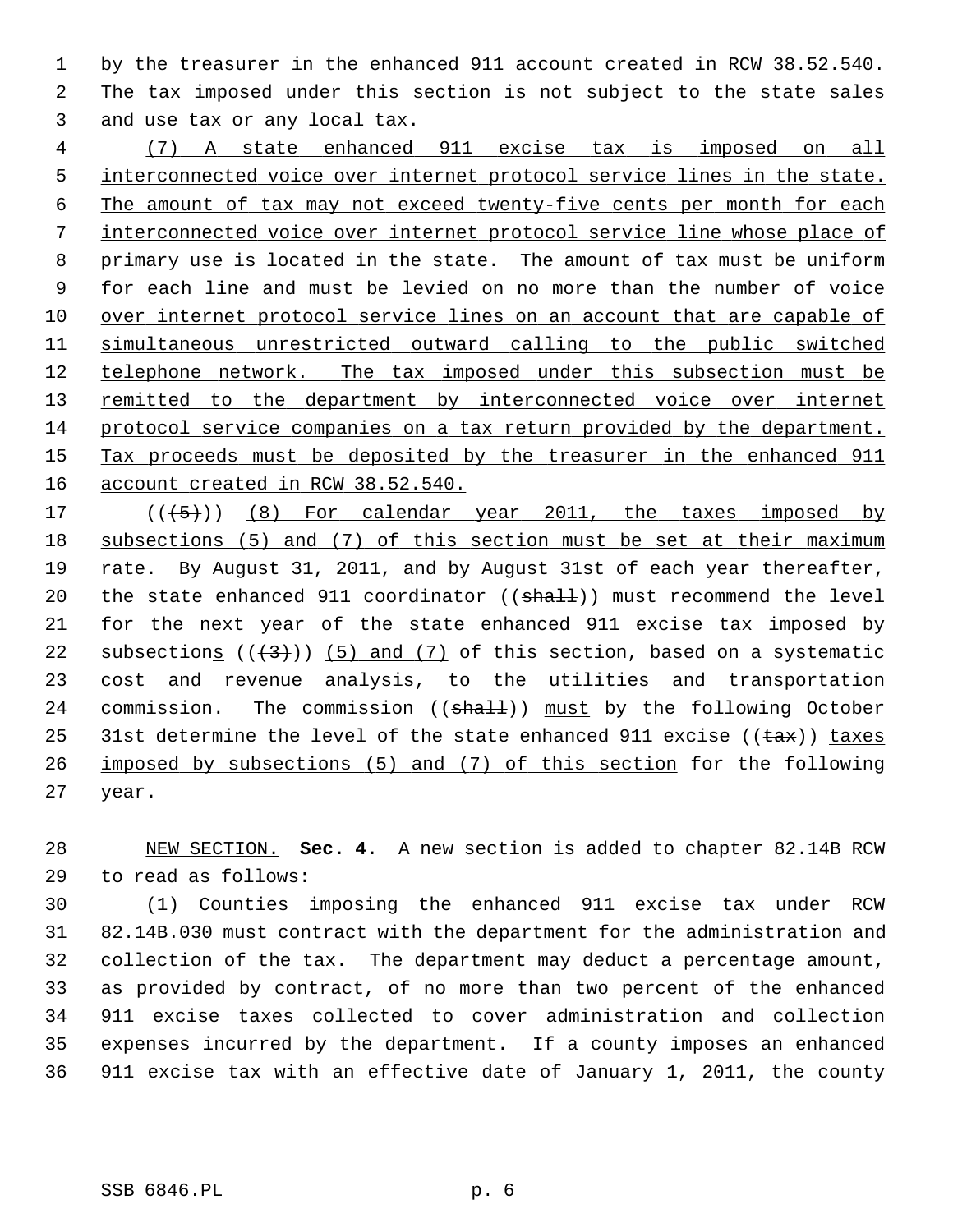1 must contract with the department for the administration and collection 2 of the tax by October 15, 2010.

 3 (2) The remainder of any portion of the county enhanced 911 excise 4 tax under RCW 82.14B.030 that is collected by the department must be 5 deposited in the county enhanced 911 excise tax account hereby created 6 in the custody of the state treasurer. Expenditures from the account 7 may be used only for distribution to counties imposing the enhanced 911 8 excise tax. Only the director of the department or his or her designee 9 may authorize expenditures from the account. The account is not 10 subject to allotment procedures under chapter 43.88 RCW, and an 11 appropriation is not required for expenditures.

12 NEW SECTION. **Sec. 5.** A new section is added to chapter 82.14B RCW 13 to read as follows:

14 (1) All moneys that accrue in the county enhanced 911 excise tax 15 account created in section 4 of this act must be distributed monthly to 16 the counties in the amount of the taxes collected on behalf of each 17 county, minus the administration and collection fee retained by the 18 department as provided in section 4 of this act.

19 (2) If a county imposes by resolution or ordinance an enhanced 911 20 excise tax that is in excess of the maximum allowable county enhanced 21 911 excise tax provided in RCW 82.14B.030, the ordinance or resolution 22 may not be considered void in its entirety, but only with respect to 23 that portion of the enhanced 911 excise tax that is in excess of the 24 maximum allowable tax.

25 **Sec. 6.** RCW 82.14B.040 and 2002 c 341 s 9 are each amended to read 26 as follows:

27 (1) The state enhanced 911 excise tax and the county enhanced 911 28 excise tax on switched access lines ((shall)) must be collected from 29 the subscriber by the local exchange company providing the switched 30 access line.

31 (2) The state enhanced 911 excise tax and the county enhanced 911 32 excise tax on radio access lines  $((shalt))$  must be collected from the 33 subscriber by the radio communications service company, including those 34 companies that resell radio access lines, providing the radio access 35 line to the subscriber.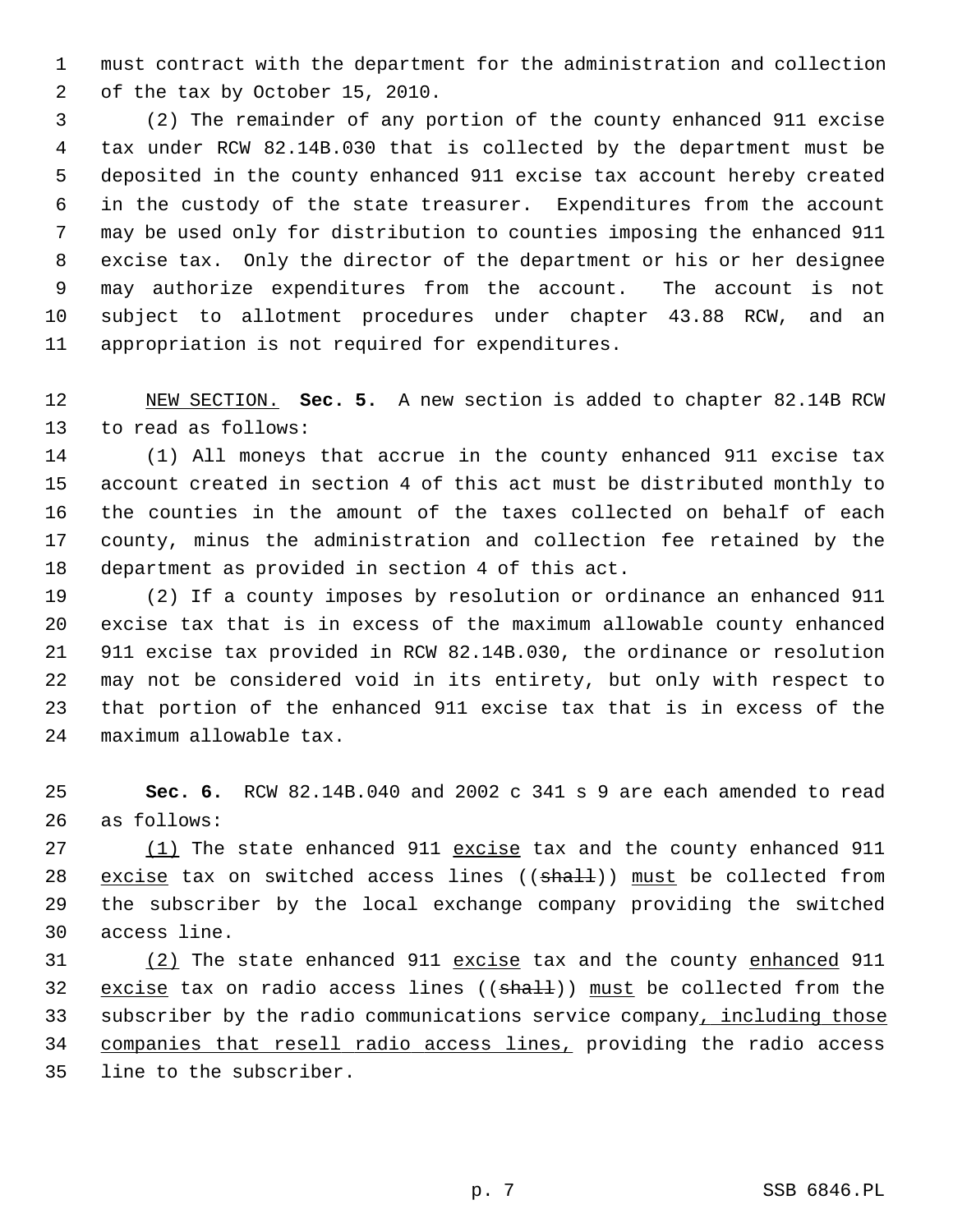(3) The state and county enhanced 911 excise taxes on interconnected voice over internet protocol service lines must be collected from the subscriber by the interconnected voice over internet protocol service company providing the interconnected voice over internet protocol service line to the subscriber.

6  $(4)$  The amount of the tax  $((shath)]$  must be stated separately on 7 the billing statement which is sent to the subscriber.

 8 **Sec. 7.** RCW 82.14B.042 and 2009 c 563 s 208 are each amended to 9 read as follows:

10 (1) The state and county enhanced 911 excise taxes imposed by this 11 chapter must be paid by the subscriber to the local exchange company 12 providing the switched access line  $((\theta \cdot \mathbf{r}))_+$  the radio communications 13 service company providing the radio access line, ((and)) or the 14 interconnected voice over internet protocol service company providing 15 the interconnected voice over internet protocol service line. Each 16 local exchange company  $((and))_t$  each radio communications service 17 company ((shall)), and each interconnected voice over internet protocol 18 service company must collect from the subscriber the full amount of the 19 taxes payable. The state and county enhanced 911 excise taxes required 20 by this chapter to be collected by (( $t$ he local exchange company or the 21 radio communications service) a company are deemed to be held in trust 22 by the ((local exchange company or the radio communications service)) 23 company until paid to the department. Any local exchange company  $24$  (( $\sigma$ r)), radio communications service company, or interconnected voice 25 over internet protocol service company that appropriates or converts 26 the tax collected to its own use or to any use other than the payment 27 of the tax to the extent that the money collected is not available for 28 payment on the due date as prescribed in this chapter is guilty of a 29 gross misdemeanor.

30 (2) If any local exchange company  $((\theta \hat{r}))_+$  radio communications 31 service company, or interconnected voice over internet protocol service 32 company fails to collect the state or county enhanced 911 excise tax 33 or, after collecting the tax, fails to pay it to the department in the 34 manner prescribed by this chapter, whether such failure is the result 35 of its own act or the result of acts or conditions beyond its control, 36 the ((local exchange company or the radio communications service)) 37 company is personally liable to the state for the amount of the tax,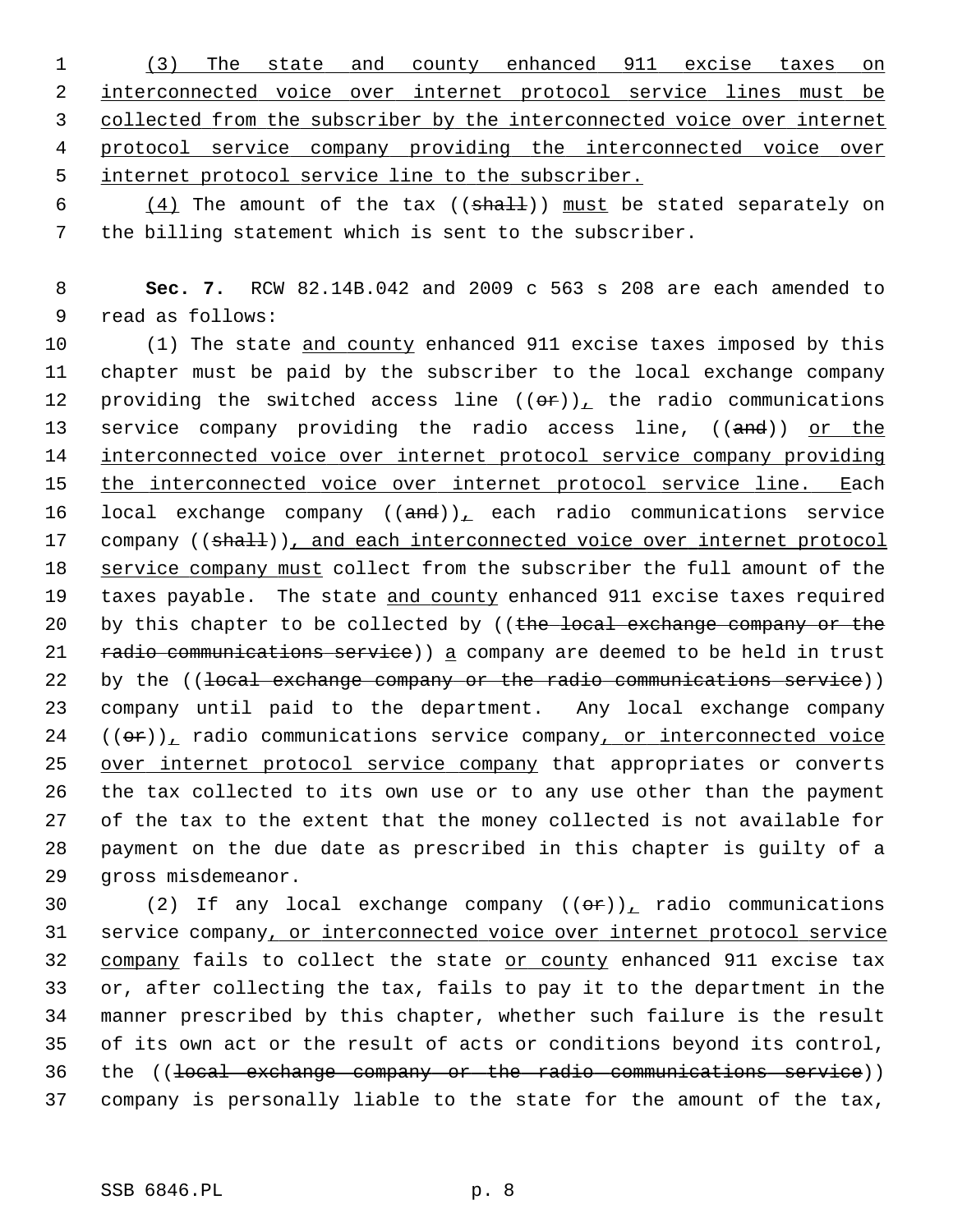1 unless the ((<del>local exchange company or the radio communications</del> 2 service)) company has taken from the buyer in good faith documentation, 3 in a form and manner prescribed by the department, stating that the 4 buyer is not a subscriber or is otherwise not liable for the state or 5 county enhanced 911 excise tax.

 6 (3) The amount of tax, until paid by the subscriber to the local 7 exchange company, the radio communications service company, the 8 interconnected voice over internet protocol service company, or to the 9 department, constitutes a debt from the subscriber to the ((local 10 exchange company or the radio communications service)) company. Any 11 ((local exchange company or radio communications service)) company that 12 fails or refuses to collect the tax as required with intent to violate 13 the provisions of this chapter or to gain some advantage or benefit, 14 either direct or indirect, and any subscriber who refuses to pay any 15 tax due under this chapter is guilty of a misdemeanor. The state and 16 county enhanced 911 excise taxes required by this chapter to be 17 collected by the local exchange company  $((or - the))_{\text{L}}$  radio 18 communications service company, or interconnected voice over internet 19 protocol service company must be stated separately on the billing 20 statement that is sent to the subscriber.

21 (4) If a subscriber has failed to pay to the local exchange company 22  $((or the))$ , radio communications service company, or interconnected 23 voice over internet protocol service company the state or county 24 enhanced 911 excise taxes imposed by this chapter and the  $($   $\{$   $\}$   $\}$ 25 exchange company or the radio communications service)) company has not 26 paid the amount of the tax to the department, the department may, in 27 its discretion, proceed directly against the subscriber for collection 28 of the tax, in which case a penalty of ten percent may be added to the 29 amount of the tax for failure of the subscriber to pay the tax to the 30 ((local exchange company or the radio communications service)) company, 31 regardless of when the tax is collected by the department. Tax under 32 this chapter is due as provided under RCW 82.14B.061.

33 **Sec. 8.** RCW 82.14B.060 and 1998 c 304 s 5 are each amended to read 34 as follows:

35 A county legislative authority imposing a tax under this chapter 36 ((shall)) must establish by ordinance all necessary and appropriate 37 procedures for the administration ((and collection of the tax, which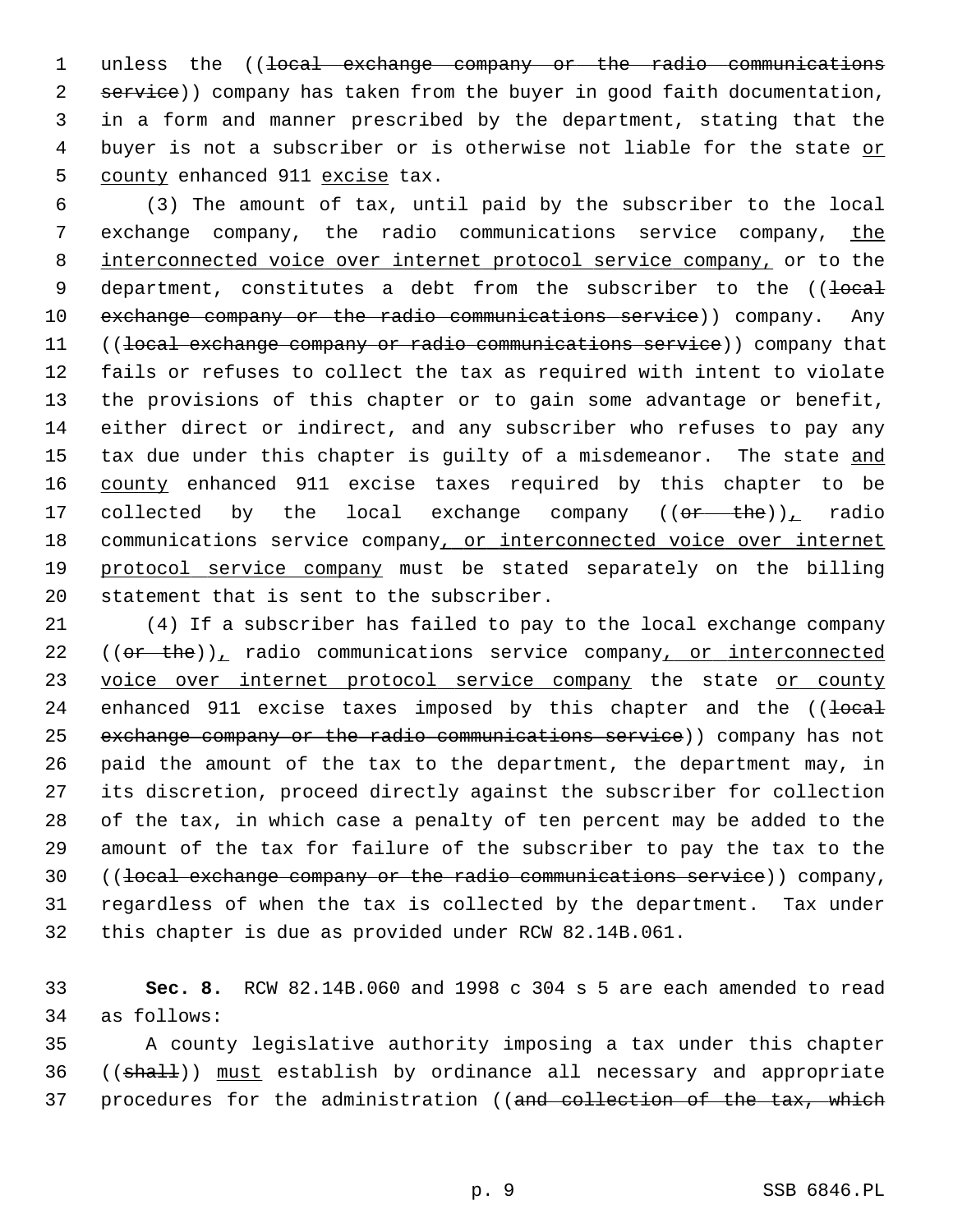ordinance shall provide for reimbursement to the telephone companies for actual costs of administration and collection of the tax imposed. The ordinance shall also provide that the due date for remittance of 4 the tax collected shall be on or before the last day of the month following the month in which the tax liability accrues)) of the county enhanced 911 excise taxes by the department. A county legislative authority imposing a tax under this chapter must provide the department notification of the imposition of the tax or a change in the tax no less than seventy-five days before the effective date of the imposition of the tax or the change in the tax.

11 **Sec. 9.** RCW 82.14B.061 and 2002 c 341 s 11 are each amended to 12 read as follows:

13 (1) The department ((of revenue shall)) must administer and 14 ((shall)) adopt ((such)) rules as may be necessary to enforce and 15 administer the state and county enhanced 911 excise taxes imposed or 16 authorized by this chapter. Chapter 82.32 RCW, with the exception of 17 RCW 82.32.045, 82.32.145, and 82.32.380, applies to the administration, 18 collection, and enforcement of the state and county enhanced 911 excise 19 taxes.

20 (2) The state and county enhanced 911 excise taxes imposed or 21 authorized by this chapter, along with reports and returns on forms 22 prescribed by the department, are due at the same time the taxpayer 23 reports other taxes under RCW 82.32.045. If no other taxes are 24 reported under RCW 82.32.045, the taxpayer ((shall)) must remit tax on 25 an annual basis in accordance with RCW 82.32.045.

26 (3) The department ((of revenue)) may relieve any taxpayer or class 27 of taxpayers from the obligation of remitting monthly and may require 28 the return to cover other longer reporting periods, but in no event may 29 returns be filed for a period greater than one year.

30 (4) The state and county enhanced 911 excise taxes imposed or 31 authorized by this chapter are in addition to any taxes imposed upon 32 the same persons under chapters  $82.08$  (( $\text{and}$ ))<sub>1</sub>  $82.12$ , and  $82.14$  RCW.

33 **Sec. 10.** RCW 82.14B.150 and 2004 c 153 s 309 are each amended to 34 read as follows:

35 (1) A local exchange company  $((\theta \cdot \hat{r}))$ , radio communications service 36 company ((shall)), or interconnected voice over internet protocol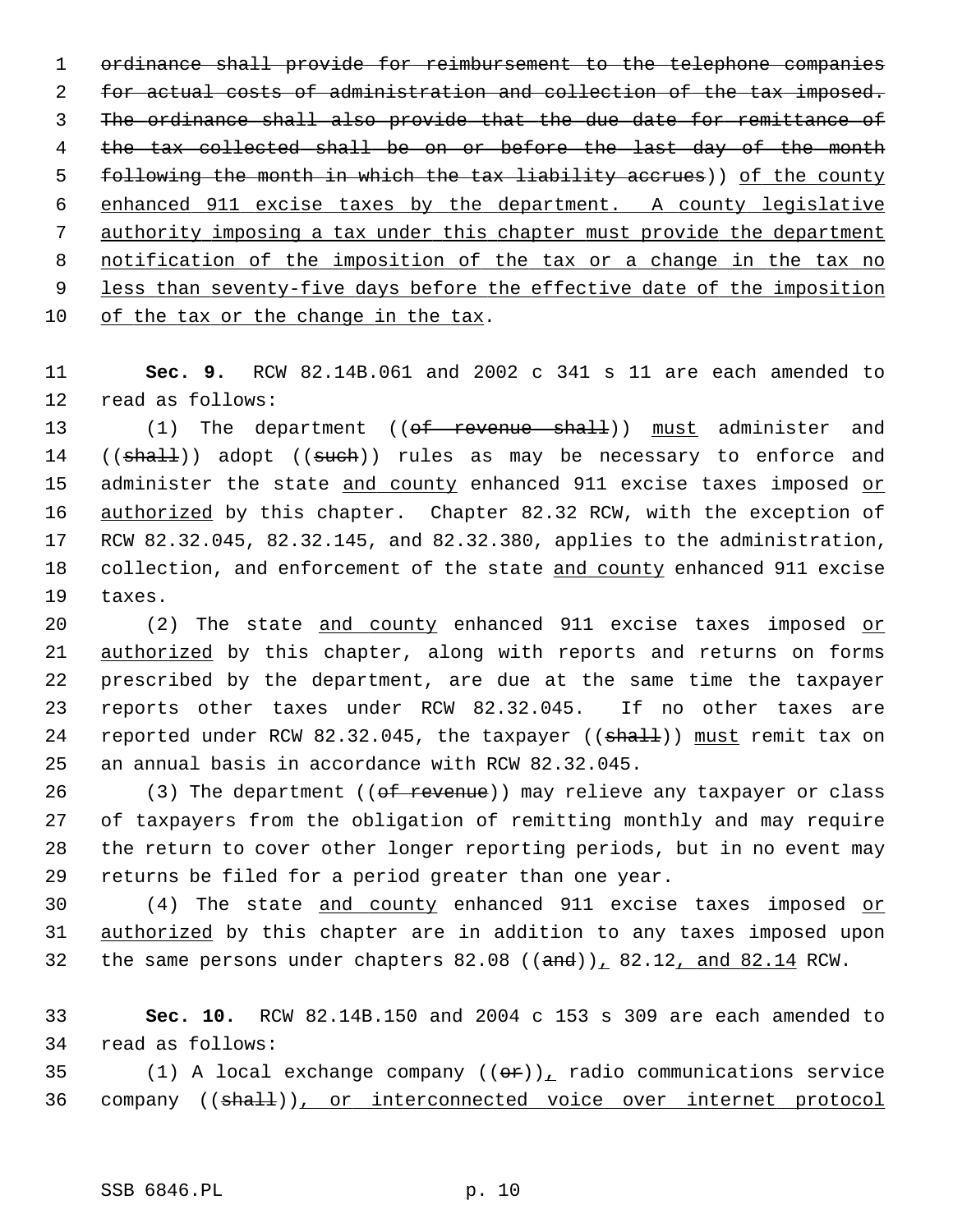1 service company must file tax returns on a cash receipts or accrual 2 basis according to which method of accounting is regularly employed in 3 keeping the books of the company. A ((<del>local exchange company or radio</del> 4 communications service)) company filing returns on a cash receipts 5 basis is not required to pay tax on debt subject to credit or refund 6 under subsection (2) of this section.

7 (2) A local exchange company  $((\theta \cdot \mathbf{r}))$ , radio communications service 8 company, or interconnected voice over internet protocol service company 9 is entitled to a credit or refund for state and county enhanced 911 10 excise taxes previously paid on bad debts, as that term is used in 26 11 U.S.C. Sec. 166, as amended or renumbered as of January 1, 2003.

12 **Sec. 11.** RCW 82.14B.160 and 1998 c 304 s 8 are each amended to 13 read as follows:

14 The taxes imposed or authorized by this chapter do not apply to any 15 activity that the state or county is prohibited from taxing under the 16 Constitution of this state or the Constitution or laws of the United 17 States.

18 **Sec. 12.** RCW 82.14B.200 and 2009 c 563 s 209 are each amended to 19 read as follows:

20 (1) Unless a local exchange company  $((\theta \hat{r} - \hat{a}))_L$  radio communications 21 service company, or interconnected voice over internet protocol service 22 company has taken from the buyer documentation, in a form and manner 23 prescribed by the department, stating that the buyer is not a 24 subscriber or is otherwise not liable for the tax, the burden of 25 proving that a sale of the use of a switched access line  $((\theta \hat{r}))_T$  radio 26 access line, or interconnected voice over internet protocol service 27 line was not a sale to a subscriber or was not otherwise subject to the 28 tax is upon the person who made the sale.

29 (2) If a local exchange company  $((\theta \hat{r} - \hat{a}))_T$  radio communications 30 service company, or interconnected voice over internet protocol service 31 company does not receive documentation, in a form and manner prescribed 32 by the department, stating that the buyer is not a subscriber or is 33 otherwise not liable for the tax at the time of the sale, have such 34 documentation on file at the time of the sale, or obtain such 35 documentation from the buyer within a reasonable time after the sale, 36 the local exchange company  $((or - the))_+$  radio communications service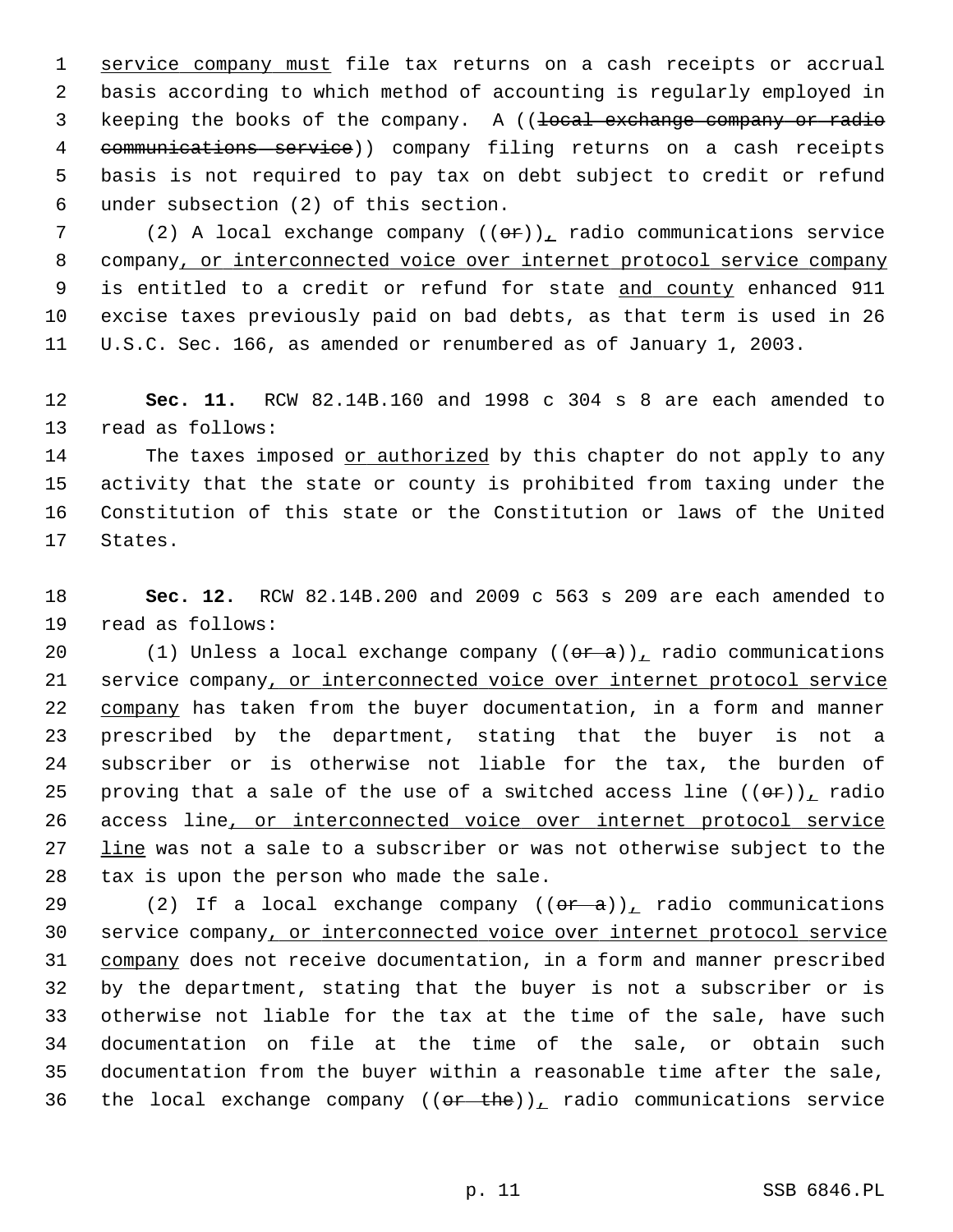1 company, or interconnected voice over internet protocol service company 2 remains liable for the tax as provided in RCW 82.14B.042, unless the 3 local exchange company ((or the)), radio communications service 4 company, or interconnected voice over internet protocol service company 5 can demonstrate facts and circumstances according to rules adopted by 6 the department  $((*of revenue*))$  that show the sale was properly made 7 without payment of the state or county enhanced 911 excise tax.

 8 (3) The penalty imposed by RCW 82.32.291 may not be assessed on 9 state or county enhanced 911 excise taxes due but not paid as a result 10 of the improper use of documentation stating that the buyer is not a 11 subscriber or is otherwise not liable for the state or county enhanced 12 911 excise tax. This subsection does not prohibit or restrict the 13 application of other penalties authorized by law.

14 **Sec. 13.** RCW 82.32.010 and 1998 c 304 s 12 are each amended to 15 read as follows:

16 The provisions of this chapter ((shall)) apply with respect to the 17 taxes imposed under chapters 82.04 through 82.14 RCW, under chapter 18 82.14B RCW ((82.14B.030(3))), under chapters 82.16 through 82.29A RCW 19 of this title, under chapter 84.33 RCW, and under other titles, 20 chapters, and sections in such manner and to such extent as indicated 21 in each such title, chapter, or section.

22 **Sec. 14.** RCW 38.52.510 and 1991 c 54 s 3 are each amended to read 23 as follows:

24 ((By December 31, 1998,)) Each county, singly or in combination 25 with one or more adjacent counties, ((shall)) must implement 26 (( $\text{distriet-wide},$ )) countywide(( $\tau$ )) or multicounty-wide enhanced 911 27 emergency communications systems so that enhanced 911 is available 28 throughout the state. The county  $((shall))$  must provide funding for 29 the enhanced 911 communications system in the county ((or district)) in 30 an amount equal to the amount the maximum tax under RCW 82.14B.030(1) 31 would generate in the county ((or district)) less any applicable 32 administrative fee charged by the department of revenue or the amount 33 necessary to provide full funding of the system in the county ((or 34 district, whichever is less)). The state enhanced 911 coordination 35 office established by RCW 38.52.520 ((shall)) must assist and 36 facilitate enhanced 911 implementation throughout the state.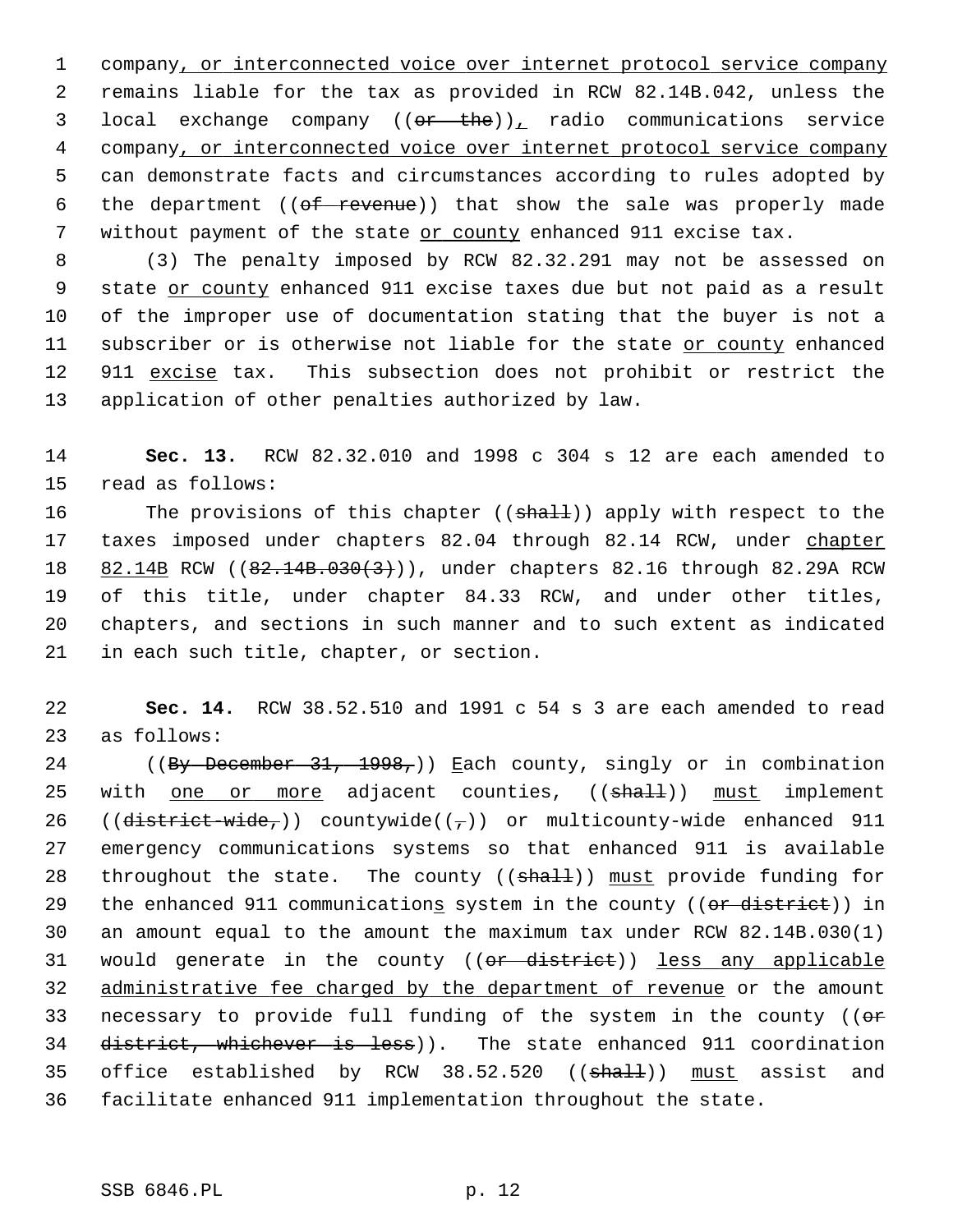1 **Sec. 15.** RCW 38.52.520 and 1991 c 54 s 4 are each amended to read 2 as follows:

 3 A state enhanced 911 coordination office, headed by the state 4 enhanced 911 coordinator, is established in the emergency management 5 division of the department. Duties of the office ((shall)) include:

 6 (1) Coordinating and facilitating the implementation and operation 7 of enhanced 911 emergency communications systems throughout the state;

 8 (2) Seeking advice and assistance from, and providing staff support 9 for, the enhanced 911 advisory committee; ((and))

10 (3) Recommending to the utilities and transportation commission by 11 August 31st of each year the level of the state enhanced 911 excise tax 12 for the following year;

 (4) Considering base needs of individual counties for specific assistance, specify rules defining the purposes for which available state enhanced 911 funding may be expended, with the advice and 16 assistance of the enhanced 911 advisory committee; and

17 (5) Providing an annual update to the enhanced 911 advisory 18 committee on how much money each county has spent on:

19 (a) Efforts to modernize their existing enhanced 911 emergency 20 communications system; and

21 (b) Enhanced 911 operational costs.

22 **Sec. 16.** RCW 38.52.530 and 2006 c 210 s 1 are each amended to read 23 as follows:

24 The enhanced 911 advisory committee is created to advise and assist 25 the state enhanced 911 coordinator in coordinating and facilitating the 26 implementation and operation of enhanced 911 throughout the state. The 27 director shall appoint members of the committee who represent diverse 28 geographical areas of the state and include state residents who are 29 members of the national emergency number association, the 30 ((associated)) association of public communications officers Washington 31 chapter, the Washington state fire chiefs association, the Washington 32 association of sheriffs and police chiefs, the Washington state council 33 of firefighters, the Washington state council of police officers, the 34 Washington ambulance association, the state fire protection policy 35 board, the Washington fire commissioners association, the Washington 36 state patrol, the association of Washington cities, the Washington 37 state association of counties, the utilities and transportation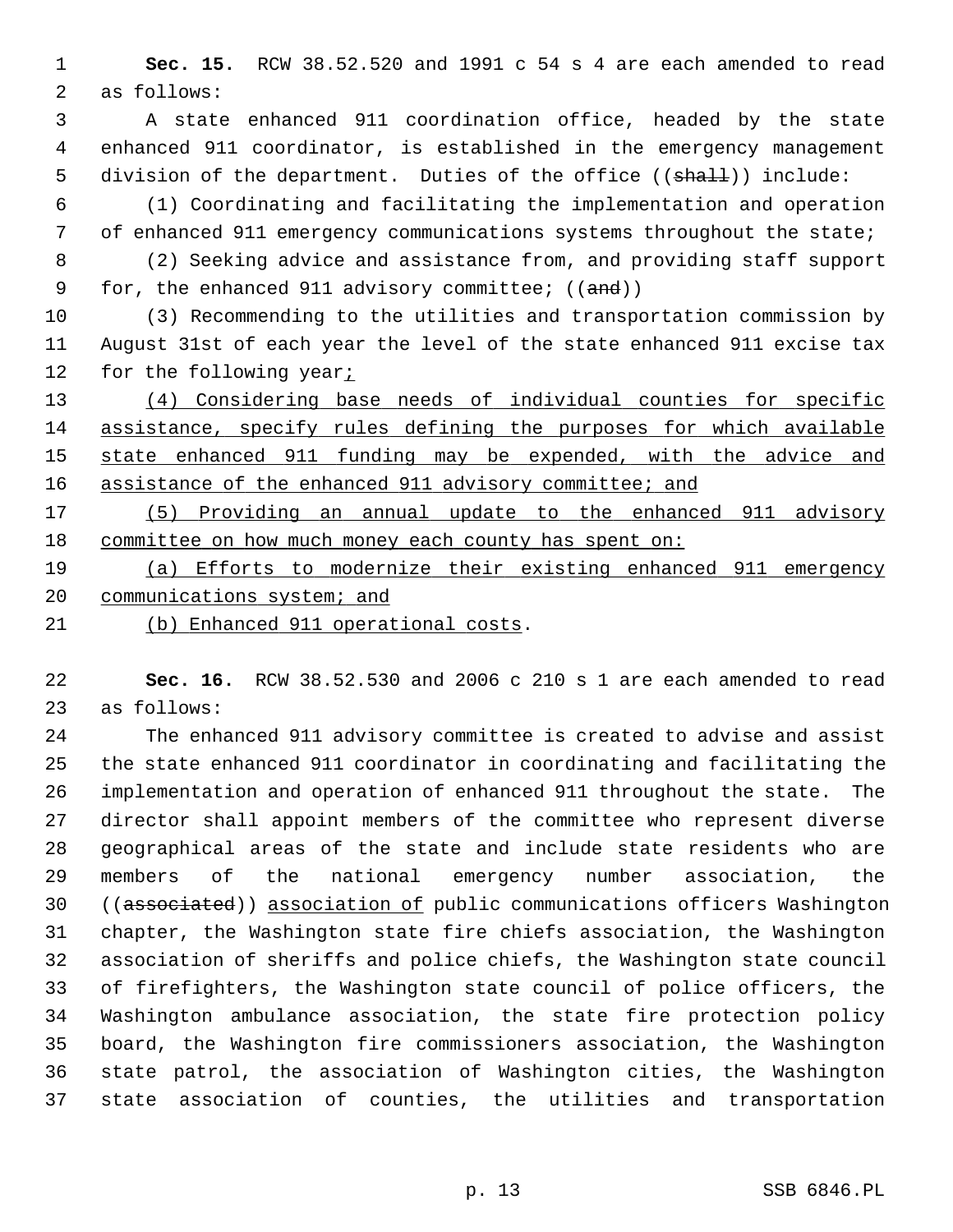1 commission or commission staff, a representative of a voice over 2 internet protocol service company, and an equal number of 3 representatives of large and small local exchange telephone companies 4 and large and small radio communications service companies offering 5 commercial mobile radio service in the state. ((This section expires 6 December  $31, 2011.$ )

 7 **Sec. 17.** RCW 38.52.532 and 2006 c 210 s 2 are each amended to read 8 as follows:

9 On an annual basis, the enhanced 911 advisory committee ((shall)) 10 must provide an update on the status of enhanced 911 service in the 11 state to the appropriate committees in the legislature. The update 12 must include progress by counties towards creating greater efficiencies 13 in enhanced 911 operations including, but not limited to, 14 regionalization of facilities, centralization of equipment, and 15 statewide purchasing.

16 **Sec. 18.** RCW 38.52.540 and 2002 c 371 s 905 and 2002 c 341 s 4 are 17 each reenacted and amended to read as follows:

18 (1) The enhanced 911 account is created in the state treasury. All 19 receipts from the state enhanced 911 excise taxes imposed by RCW 20 82.14B.030 ((shall)) must be deposited into the account. Moneys in the 21 account ((shall)) must be used only to support the statewide 22 coordination and management of the enhanced 911 system, for the 23 implementation of wireless enhanced 911 statewide, for the 24 modernization of enhanced 911 emergency communications systems 25 statewide, and to help supplement, within available funds, the 26 operational costs of the system, including adequate funding of counties 27 to enable implementation of wireless enhanced 911 service and 28 reimbursement of radio communications service companies for costs 29 incurred in providing wireless enhanced 911 service pursuant to 30 negotiated contracts between the counties or their agents and the radio 31 communications service companies. A county must show just cause, 32 including but not limited to a true and accurate accounting of the 33 funds expended, for any inability to provide reimbursement to radio 34 communications service companies of costs incurred in providing 35 enhanced 911 service.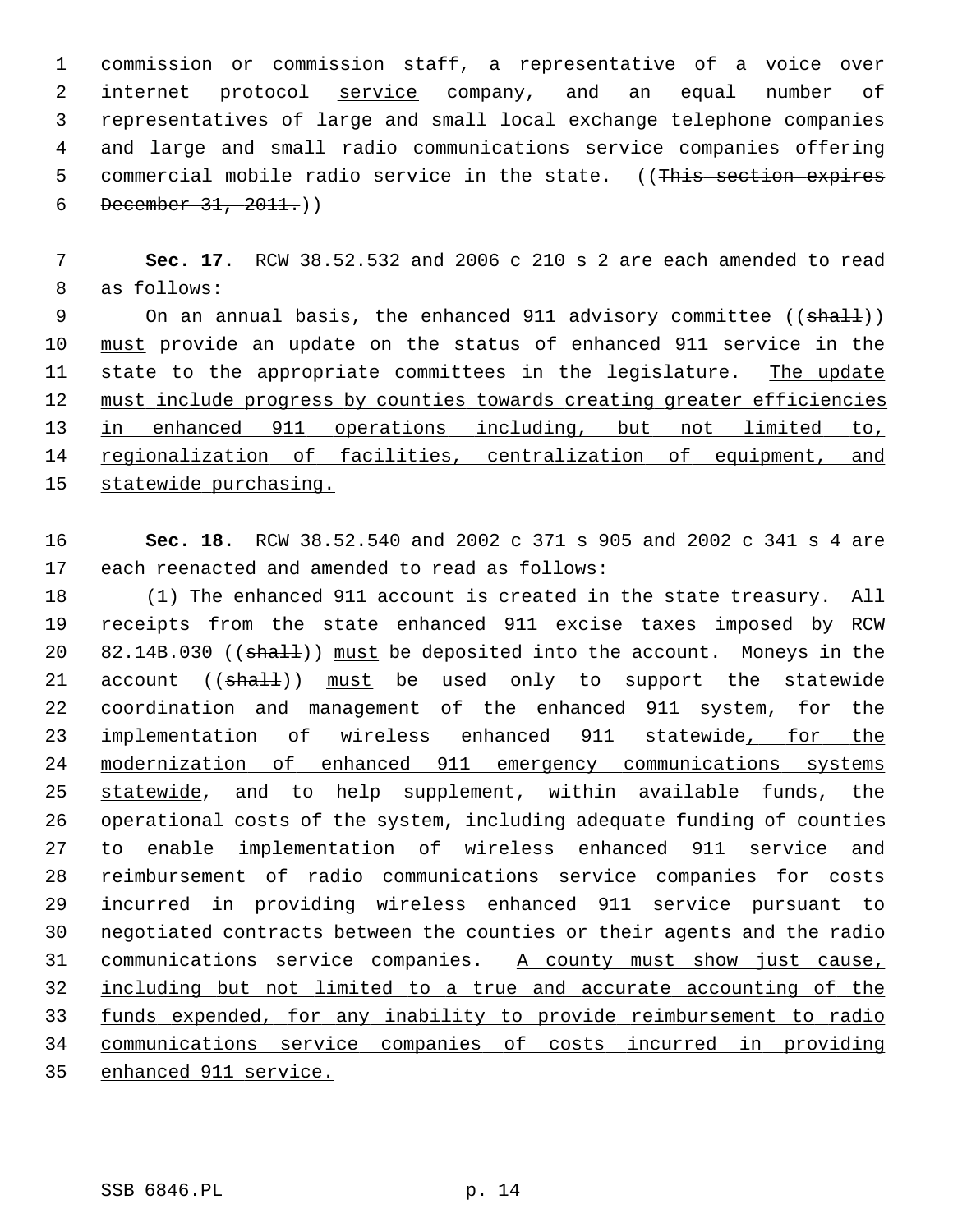1 (2) Funds generated by the enhanced 911 excise tax imposed by RCW 2 82.14B.030( $(\frac{43}{12})$  shall)) (5) may not be distributed to any county that 3 has not imposed the maximum county enhanced 911 excise tax allowed 4 under RCW 82.14B.030(1). Funds generated by the enhanced 911 excise 5 tax imposed by RCW 82.14B.030( $(\frac{4}{1} + \frac{1}{1})$  (6) may not be distributed 6 to any county that has not imposed the maximum county enhanced 911 7 excise tax allowed under RCW 82.14B.030(2).

 8 (3) The state enhanced 911 coordinator, with the advice and 9 assistance of the enhanced 911 advisory committee, is authorized to 10 enter into statewide agreements to improve the efficiency of enhanced 11 911 services for all counties and shall specify by rule the additional 12 purposes for which moneys, if available, may be expended from this 13 account.

14 (((4) During the 2001-2003 fiscal biennium, the legislature may 15 transfer from the enhanced 911 account to the state general fund such 16 amounts as reflect the excess fund balance of the account.)

17 **Sec. 19.** RCW 38.52.545 and 2001 c 128 s 3 are each amended to read 18 as follows:

19 In specifying rules defining the purposes for which available state 20 enhanced 911 moneys may be expended, the state enhanced 911 21 coordinator, with the advice and assistance of the enhanced 911 22 advisory committee, ((shall)) must consider base needs of individual 23 counties for specific assistance. Priorities for available enhanced 24 911 funding are as follows:

25 (1) To assure that 911 dialing is operational statewide;

26 (2) To assist counties as necessary to assure that they can achieve 27 a basic service level for 911 operations; and

28 (3) To assist counties as practicable to acquire items of a capital 29 nature appropriate to ((increasing)) modernize 911 systems and increase 30 911 effectiveness.

31 **Sec. 20.** RCW 38.52.550 and 2002 c 341 s 5 are each amended to read 32 as follows:

33 A telecommunications company,  $($   $(\theta \cdot \hat{r})$  radio communications service 34 company, or interconnected voice over internet protocol service 35 company, providing emergency communications systems or services or a 36 business or individual providing database information to enhanced 911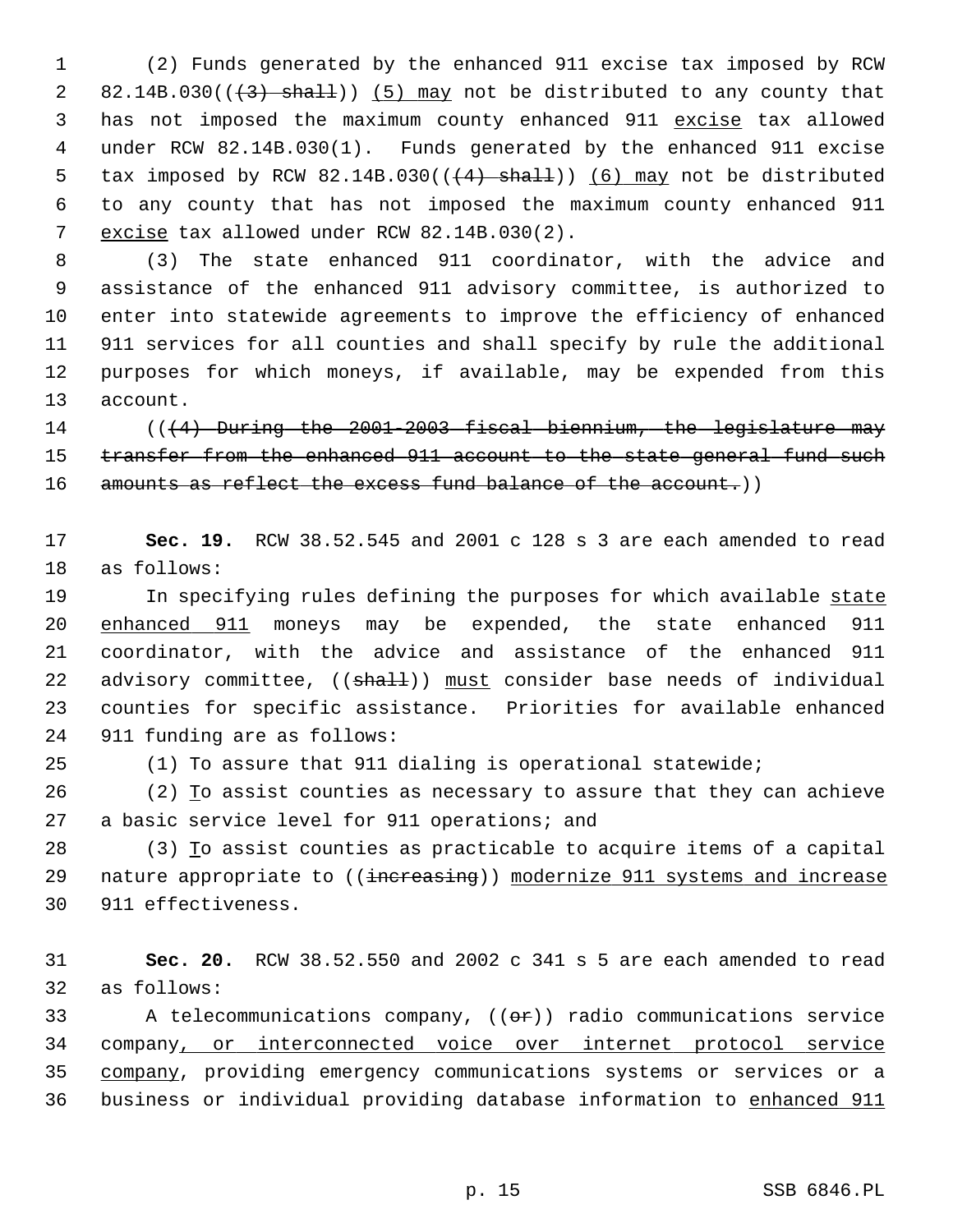1 emergency communications ((system)) personnel ((shall)) is not ((be)) 2 liable for civil damages caused by an act or omission of the company, 3 business, or individual in the:

 4 (1) Good faith release of information not in the public record, 5 including unpublished or unlisted subscriber information to emergency 6 service providers responding to calls placed to  $((a - 911 - or))$  an 7 enhanced 911 emergency communications service; or

 8 (2) Design, development, installation, maintenance, or provision of 9 consolidated ((911 or)) enhanced 911 emergency communications systems 10 or services other than an act or omission constituting gross negligence 11 or wanton or willful misconduct.

12 **Sec. 21.** RCW 38.52.561 and 2002 c 341 s 6 are each amended to read 13 as follows:

14 The state enhanced 911 coordinator, with the advice and assistance 15 of the enhanced 911 advisory committee, ((shall)) must set 16 nondiscriminatory, uniform technical and operational standards 17 consistent with the rules of the federal communications commission for 18 the transmission of 911 calls from radio communications service 19 companies and interconnected voice over internet protocol service 20 companies to enhanced 911 emergency communications systems. These 21 standards must not exceed the requirements set by the federal 22 communications commission. The authority given to the state enhanced 23 911 coordinator in this section is limited to setting standards as set 24 forth in this section and does not constitute authority to regulate 25 radio communications service companies or interconnected voice over 26 internet protocol service companies.

27 **Sec. 22.** RCW 43.79A.040 and 2009 c 87 s 4 are each amended to read 28 as follows:

29 (1) Money in the treasurer's trust fund may be deposited, invested, 30 and reinvested by the state treasurer in accordance with RCW 43.84.080 31 in the same manner and to the same extent as if the money were in the 32 state treasury.

33 (2) All income received from investment of the treasurer's trust 34 fund  $((\text{shall}))$  must be set aside in an account in the treasury trust 35 fund to be known as the investment income account.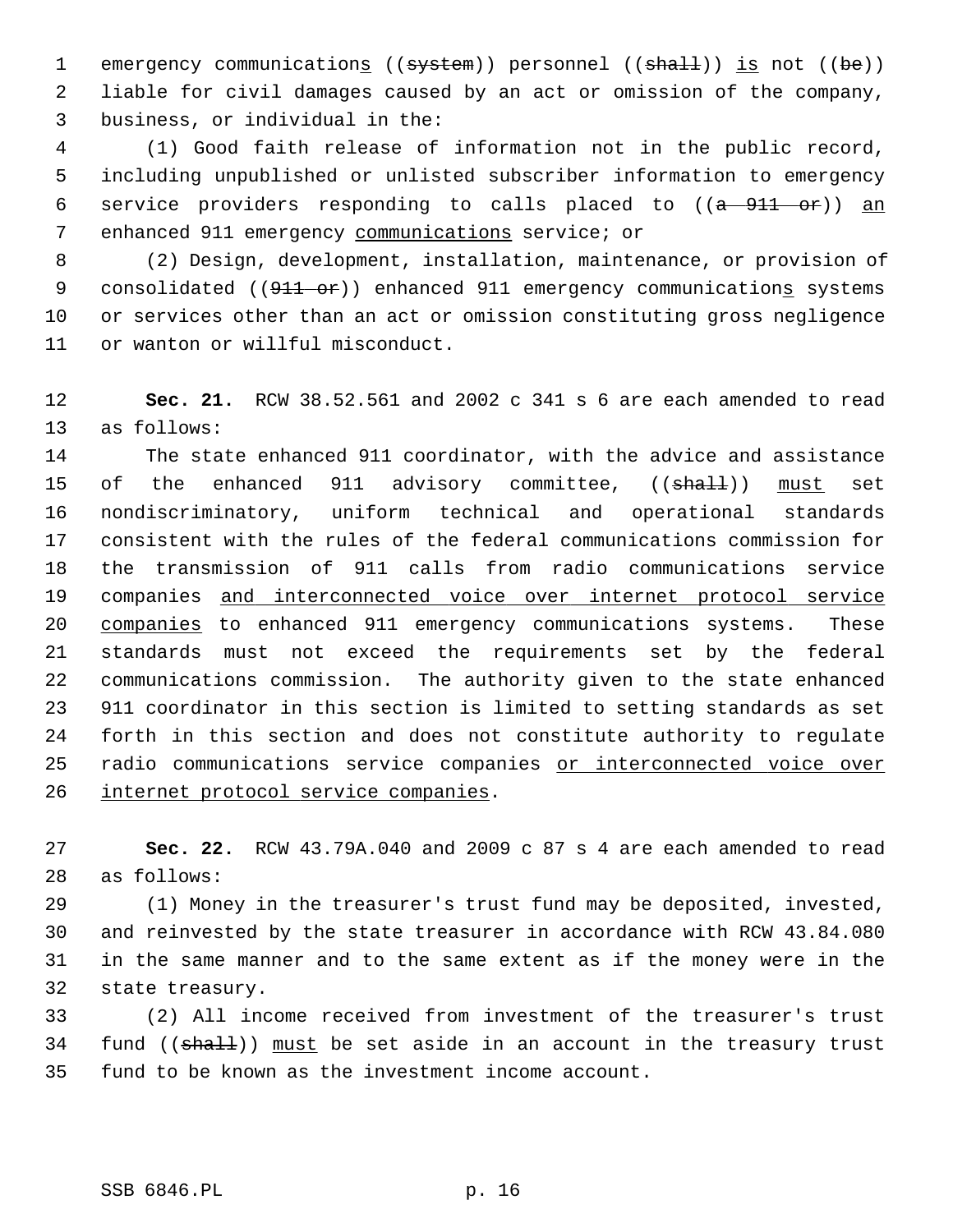1 (3) The investment income account may be utilized for the payment 2 of purchased banking services on behalf of treasurer's trust funds 3 including, but not limited to, depository, safekeeping, and 4 disbursement functions for the state treasurer or affected state 5 agencies. The investment income account is subject in all respects to 6 chapter 43.88 RCW, but no appropriation is required for payments to 7 financial institutions. Payments ((shall)) must occur prior to 8 distribution of earnings set forth in subsection (4) of this section.

9 (4)(a) Monthly, the state treasurer (( $\frac{1}{2}$ ) must distribute the 10 earnings credited to the investment income account to the state general 11 fund except under (b) and (c) of this subsection.

12 (b) The following accounts and funds ((shall)) must receive their 13 proportionate share of earnings based upon each account's or fund's 14 average daily balance for the period: The Washington promise 15 scholarship account, the college savings program account, the 16 Washington advanced college tuition payment program account, the 17 agricultural local fund, the American Indian scholarship endowment 18 fund, the foster care scholarship endowment fund, the foster care 19 endowed scholarship trust fund, the students with dependents grant 20 account, the basic health plan self-insurance reserve account, the 21 contract harvesting revolving account, the Washington state combined 22 fund drive account, the commemorative works account, the county 23 enhanced 911 excise tax account, the Washington international exchange 24 scholarship endowment fund, the toll collection account, the 25 developmental disabilities endowment trust fund, the energy account, 26 the fair fund, the family leave insurance account, the food animal 27 veterinarian conditional scholarship account, the fruit and vegetable 28 inspection account, the future teachers conditional scholarship 29 account, the game farm alternative account, the GET ready for math and 30 science scholarship account, the grain inspection revolving fund, the 31 juvenile accountability incentive account, the law enforcement 32 officers' and firefighters' plan 2 expense fund, the local tourism 33 promotion account, the pilotage account, the produce railcar pool 34 account, the regional transportation investment district account, the 35 rural rehabilitation account, the stadium and exhibition center 36 account, the youth athletic facility account, the self-insurance 37 revolving fund, the sulfur dioxide abatement account, the children's 38 trust fund, the Washington horse racing commission Washington bred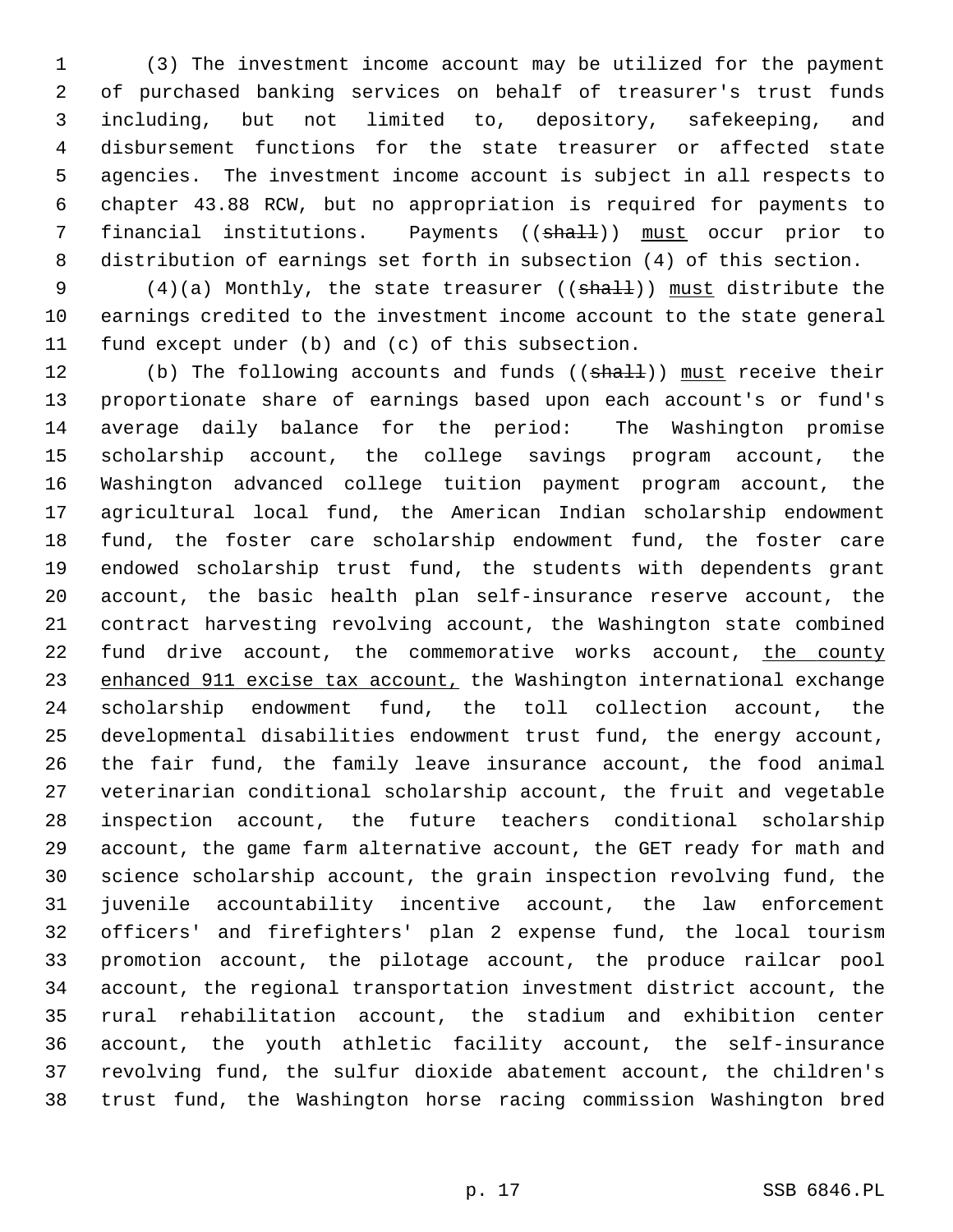1 owners' bonus fund and breeder awards account, the Washington horse 2 racing commission class C purse fund account, the individual 3 development account program account, the Washington horse racing 4 commission operating account (earnings from the Washington horse racing 5 commission operating account must be credited to the Washington horse 6 racing commission class C purse fund account), the life sciences 7 discovery fund, the Washington state heritage center account, the 8 reduced cigarette ignition propensity account, and the reading 9 achievement account. However, the earnings to be distributed shall 10 first be reduced by the allocation to the state treasurer's service 11 fund pursuant to RCW 43.08.190.

12 (c) The following accounts and funds ((shall)) must receive eighty 13 percent of their proportionate share of earnings based upon each 14 account's or fund's average daily balance for the period: The advanced 15 right-of-way revolving fund, the advanced environmental mitigation 16 revolving account, the city and county advance right-of-way revolving 17 fund, the federal narcotics asset forfeitures account, the high 18 occupancy vehicle account, the local rail service assistance account, 19 and the miscellaneous transportation programs account.

20 (5) In conformance with Article II, section 37 of the state 21 Constitution, no trust accounts or funds shall be allocated earnings 22 without the specific affirmative directive of this section.

23 NEW SECTION. **Sec. 23.** The following acts or parts of acts are 24 each repealed:

25 (1) RCW 82.14B.070 (Emergency service communication districts-- 26 Authorized--Consolidation--Dissolution) and 1994 c 54 s 1 & 1987 c 17 27 s 1;

28 (2) RCW 82.14B.090 (Emergency service communication districts-- 29 Emergency service communication system--Financing--Excise tax) and 1991 30 c 54 s 13 & 1987 c 17 s 3; and

31 (3) RCW 82.14B.100 (Emergency service communication districts-- 32 Application of RCW 82.14B.040 through 82.14B.060) and 1991 c 54 s 14 & 33 1987 c 17 s 4.

34 NEW SECTION. **Sec. 24.** A new section is added to chapter 82.14B 35 RCW to read as follows:

36 For the time period from July 1, 2007, until the effective date of